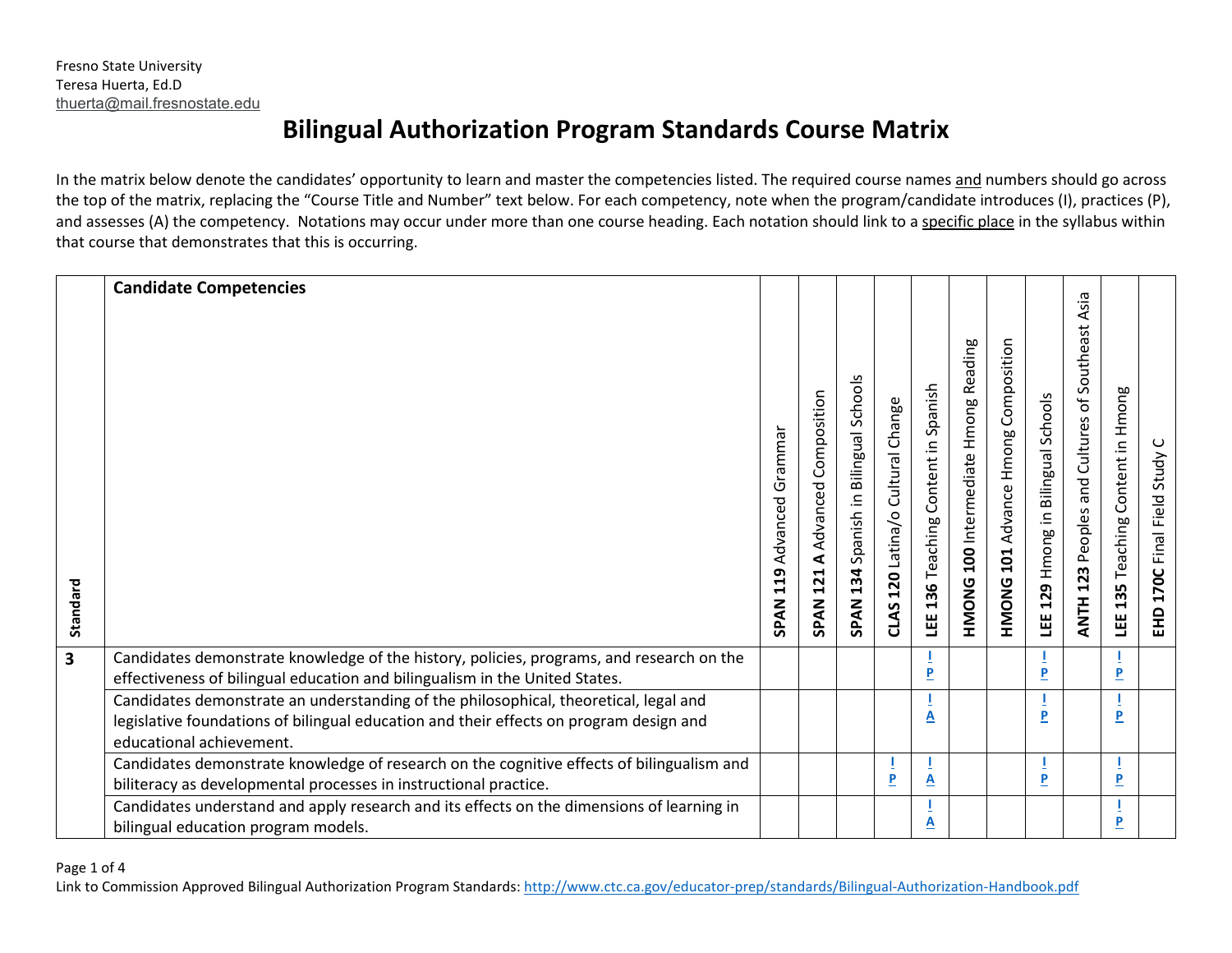| Standard |                                                                                                                                                                                                                                    | SPAN 119 Advanced Grammar | A Advanced Composition<br><b>SPAN 121</b> | SPAN 134 Spanish in Bilingual Schools | CLAS 120 Latina/o Cultural Change | LEE 136 Teaching Content in Spanish | <b>HMONG 100</b> Intermediate Hmong Reading | <b>HMONG 101 Advance Hmong Composition</b> | LEE 129 Hmong in Bilingual Schools | ANTH 123 Peoples and Cultures of Southeast Asia | Content in Hmong<br>135 Teaching<br>ΗĒ | EHD 170C Final Field Study |
|----------|------------------------------------------------------------------------------------------------------------------------------------------------------------------------------------------------------------------------------------|---------------------------|-------------------------------------------|---------------------------------------|-----------------------------------|-------------------------------------|---------------------------------------------|--------------------------------------------|------------------------------------|-------------------------------------------------|----------------------------------------|----------------------------|
|          | Candidates demonstrate knowledge of the transferability between primary and target<br>language with the understanding that the level of transferability is affected by the level of<br>compatibility and may vary among languages. |                           |                                           |                                       |                                   | А                                   |                                             |                                            | A                                  |                                                 | P<br>$\overline{\mathbf{A}}$           |                            |
|          | Candidates actively promote authentic parental participation that includes learning about<br>school systems, assuming leadership roles and affecting policy.                                                                       |                           |                                           |                                       |                                   | 1<br>P                              |                                             |                                            | $\overline{P}$                     |                                                 | P                                      |                            |
|          | Candidates demonstrate an understanding of the family as a primary language and cultural<br>resource.                                                                                                                              |                           |                                           |                                       |                                   | I<br>$\overline{\mathsf{P}}$        |                                             |                                            | $\pmb{\mathsf{P}}$                 |                                                 | P                                      |                            |
|          | Candidates demonstrate an understanding that students' motivation, participation and<br>achievements are influenced by an intercultural classroom climate and school community.                                                    |                           |                                           |                                       | L<br>$\overline{P}$<br>Þ          | 1<br>A                              |                                             |                                            | 1<br>$\mathbf{P}$                  | 1<br>P                                          | $\overline{P}$                         |                            |
| 4        | Candidates demonstrate an understanding of the interrelatedness among the four domains<br>of language (listening, speaking, reading, and writing) and know language forms and<br>functions.                                        | $\frac{1}{P}$             | $\frac{P}{\underline{A}}$                 | $\frac{P}{A}$                         |                                   | $\overline{\mathbf{A}}$             |                                             |                                            | $\overline{\mathbf{A}}$            |                                                 | $\overline{\mathbf{A}}$                | P.                         |
|          | Candidates demonstrate the ability to plan, develop, implement and assess standards-<br>aligned content instruction in the primary and target language.                                                                            |                           |                                           | Т<br>P<br>A                           |                                   | P<br><u>A</u>                       |                                             |                                            | $\overline{P}$                     |                                                 | L<br>$\overline{P}$                    | <u>A</u>                   |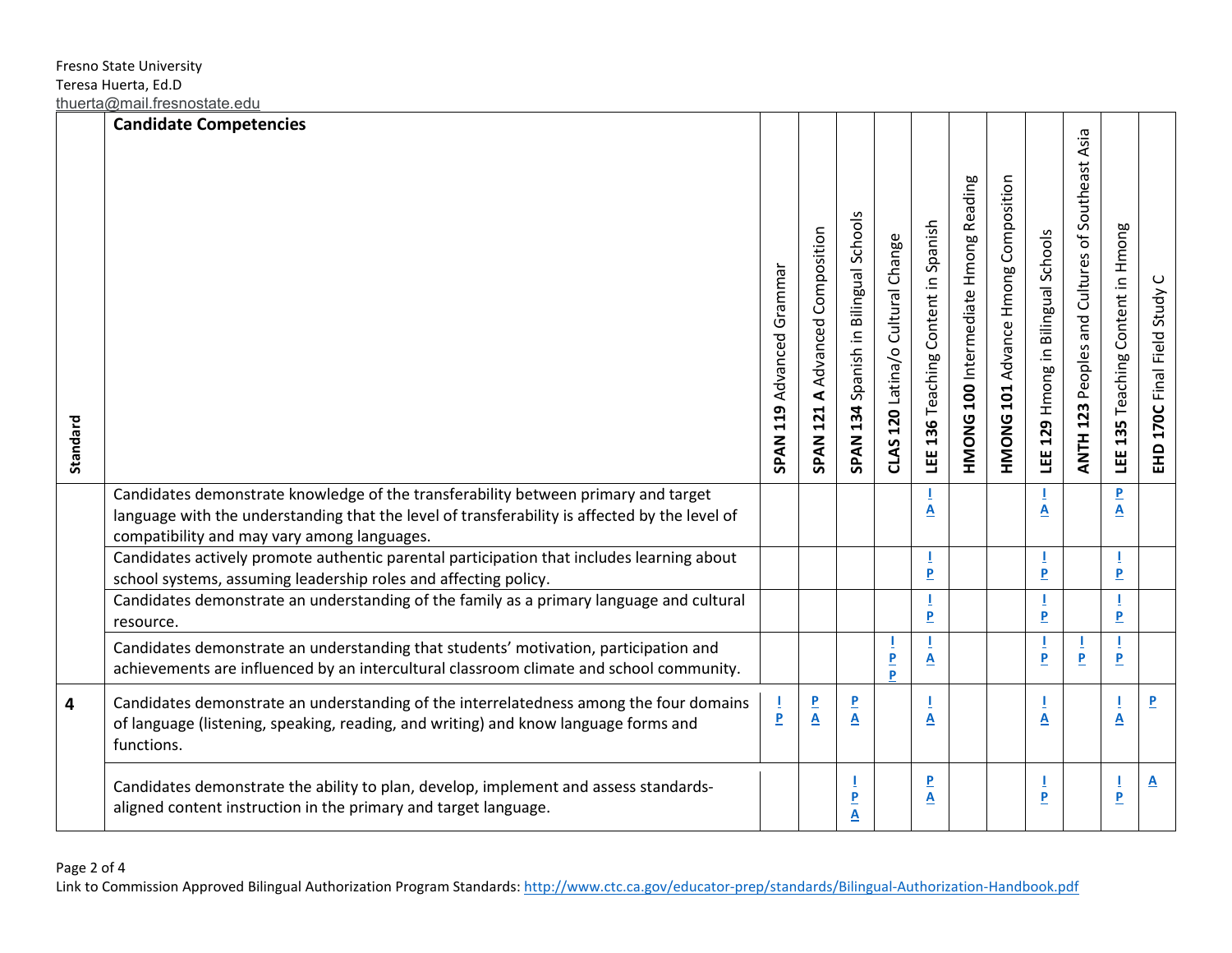|          | <b>Candidate Competencies</b>                                                                                                                                                                                                                           |                           |                                                                       |                                               |                                       |                                     |                                             |                                            |                                    |                                                 |                                   |                            |
|----------|---------------------------------------------------------------------------------------------------------------------------------------------------------------------------------------------------------------------------------------------------------|---------------------------|-----------------------------------------------------------------------|-----------------------------------------------|---------------------------------------|-------------------------------------|---------------------------------------------|--------------------------------------------|------------------------------------|-------------------------------------------------|-----------------------------------|----------------------------|
| Standard |                                                                                                                                                                                                                                                         | SPAN 119 Advanced Grammar | Composition<br>Advanced<br>$\blacktriangleleft$<br>121<br><b>SPAN</b> | SPAN 134 Spanish in Bilingual Schools         | CLAS 120 Latina/o Cultural Change     | LEE 136 Teaching Content in Spanish | <b>HMONG 100</b> Intermediate Hmong Reading | <b>HMONG 101 Advance Hmong Composition</b> | LEE 129 Hmong in Bilingual Schools | ANTH 123 Peoples and Cultures of Southeast Asia | LEE 135 Teaching Content in Hmong | EHD 170C Final Field Study |
|          | Candidates demonstrate preparedness to employ a variety of instructional and assessment                                                                                                                                                                 |                           |                                                                       |                                               |                                       |                                     |                                             |                                            |                                    |                                                 |                                   | $\overline{\mathbf{A}}$    |
|          | strategies, appropriate to student language proficiency levels, that foster higher-order<br>thinking skills.                                                                                                                                            |                           |                                                                       | P<br>$\overline{\mathbf{A}}$                  |                                       | P<br>$\overline{\mathbf{A}}$        |                                             |                                            |                                    |                                                 | $\overline{\mathbf{P}}$           |                            |
|          | Candidates display knowledge of bilingual instructional models, instructional strategies,<br>and materials, and appropriately apply them to their instructional and assessment<br>practices.                                                            |                           |                                                                       | $\pmb{\mathsf{P}}$<br>$\overline{\mathbf{A}}$ |                                       | 1<br>A                              |                                             |                                            | $\overline{P}$                     |                                                 | $\mathbf{P}$                      | $\mathbf{A}$               |
| 4        | Candidates demonstrate an understanding of intercultural communication and interaction<br>that is linguistically and culturally responsive.                                                                                                             |                           |                                                                       | $\overline{\mathbf{A}}$                       | P<br>P.                               | A                                   |                                             |                                            | $\overline{P}$                     | T                                               | $\overline{P}$                    |                            |
|          | Candidates demonstrate an ability to evaluate, select, use and adapt state-board adopted<br>and state-board approved materials, as well as other supplemental instructional materials.                                                                  |                           |                                                                       | Ī<br>$\underline{\mathbf{A}}$                 |                                       | $\underline{\mathsf{A}}$            |                                             |                                            | $\underline{\mathbf{A}}$           |                                                 | $\overline{\mathbf{P}}$           | $\overline{\mathbf{A}}$    |
|          | Candidates demonstrate the ability to use a variety of criteria for selection of instructional<br>materials, to assess the suitability and appropriateness for local context and to augment<br>resources when they are not suitable or available.       |                           |                                                                       | $\overline{\mathbf{A}}$                       | ı<br>$\overline{P}$<br>$\overline{P}$ | A)                                  |                                             |                                            | $\overline{P}$                     | L<br>$\overline{\mathbf{P}}$                    | $\mathbf{P}$                      | $\overline{\mathbf{P}}$    |
| 5        | Candidates demonstrate knowledge of the country/countries of origin, including<br>geographic barriers, demographic and linguistic patterns, and the ways in which these<br>affect trends of migration, immigration and settlement in the United States. |                           |                                                                       |                                               |                                       |                                     |                                             |                                            | $\overline{P}$                     | P<br>$\overline{\mathbf{A}}$                    |                                   | $\overline{P}$             |